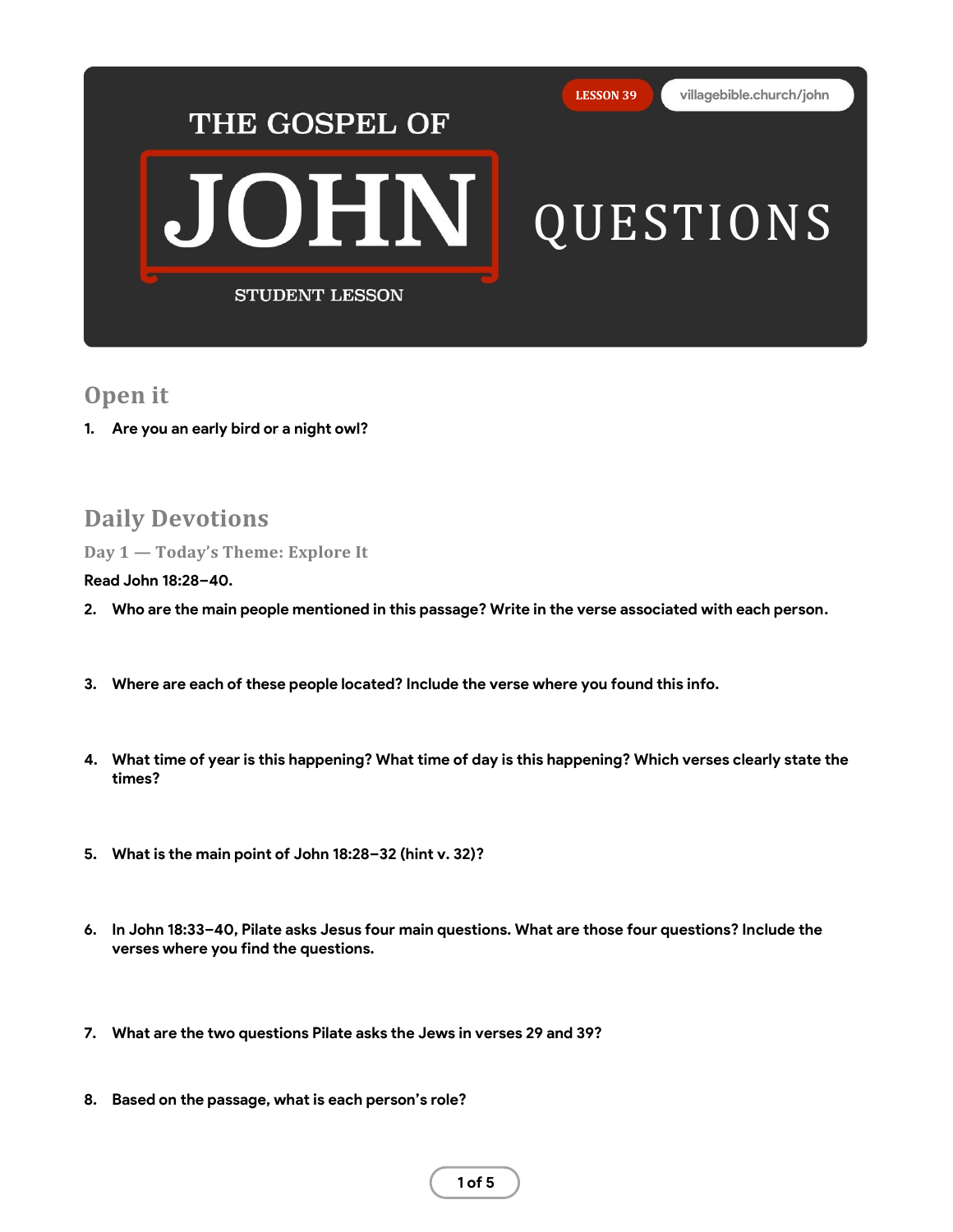### **Day 2 — Today's Theme: Three Religious Trials**

#### **Read John 18:28 (with reference to John 18:12-14, Matt. 26:57-68 and Matt. 27:1-2 and Luke 22:66-71).**

Did you know Jesus was on trial six times?<sup>1</sup> Can you imagine defending yourself six times in the middle of the night or very early in the morning? There were three religious trials (before Jewish leaders) and three civil trials (before Roman leaders). Today we will try to understand a bit about the religious leaders and those trials. Tomorrow we will look at the Roman or civil trials.

There were three Jewish trials. The "characters" or key people in each trial were Annas, Caiaphas, and the Sanhedrin. Annas headed up a small inner circle of high priests and interestingly enough is the father-in-law of Caiaphas. What I discovered was, theirs (Annas and Caiaphas') was apparently one of three wealthy families who controlled the position of high priest.<sup>2</sup> Annas resided over the first trial of Jesus because he still had some sort of high priest power since he was related to Caiaphas. He basically gave permission to try Jesus because the leaders said Jesus was blasphemous. Blasphemy, according to the Merriam-Webster dictionary, is a)the act of insulting or showing contempt or lack of reverence for God or b)the act of claiming the attributes of a deity.

Jesus was accused of blasphemy because He was claiming to be the Son of God which under Jewish law is punishable by death—death by being stoned. After that accusation was confirmed by Annas as GUILTY, Jesus was moved on to Caiaphas, who was the actual high priest. In Matthew 26:57–68, before Jesus could be brought to the Roman governor He had to be confirmed GUILTY by THE high priest, Caiaphas. In this passage, it tells a few more details of that religious trial. When morning came (very early Friday morning sometime between 1am and 5am, so really the middle of the night,) the Sanhedrin—70 members of the highest council of the Jews plus Caiaphas— declared Jesus GUILTY of blasphemy. In v. 59 it tells how desperately they were seeking to find false testimony,<sup>3</sup> anything that could prove Jesus was guilty. They had a lot of trouble proving this because no one could agree (Matt. 26:59–61). Finally, they found two false witnesses that agreed (v .61) and in vv. 63–67, they proceeded to pronounce their judgment (Matt. 27:1–2) of GUILTY by the Sanhedrin. This Sanhedrin declared Jesus GUILTY of blasphemy and moved to have Him tried in the Roman civil trials immediately with Herod and Pilate.

#### **9. What would it look like if you had to answer questions with clear answers in the middle of the night, like between 1am and 5am?**

**10. All three Jewish levels of leadership made sure Jesus was GUILTY even if it meant providing false testimony. Read Luke 22:70 and Matthew 26:63 and surrounding verses to help you answer this next question: Why do you think Jesus remained silent and didn't defend Himself?**

<sup>1</sup> The Ryrie Study Bible, NASB. The Lockman Foundation, Moody Bible Institute of Chicago, 2012.

<sup>2</sup> Women's Study Bible, ESV. Andreas J. Köstenberger, Crossway, 2020.

<sup>3</sup> There were other rules the Sanhedrin "forgot" that night as well. 1)A trial could not take place **at night** or during the time of an **important festival**…ummm, hello…Passover?2)The death penalty could not be passed immediately if a person was found guilty, they had to **wait overnight** to pass sentence.3)All trials had to take place in the Hall of Hewn Stones, the official place of trials located in the temple. 4)Two or three witnesses were needed and they had to agree on every detail. Anyone giving false evidence would receive the same punishment as the person on trial.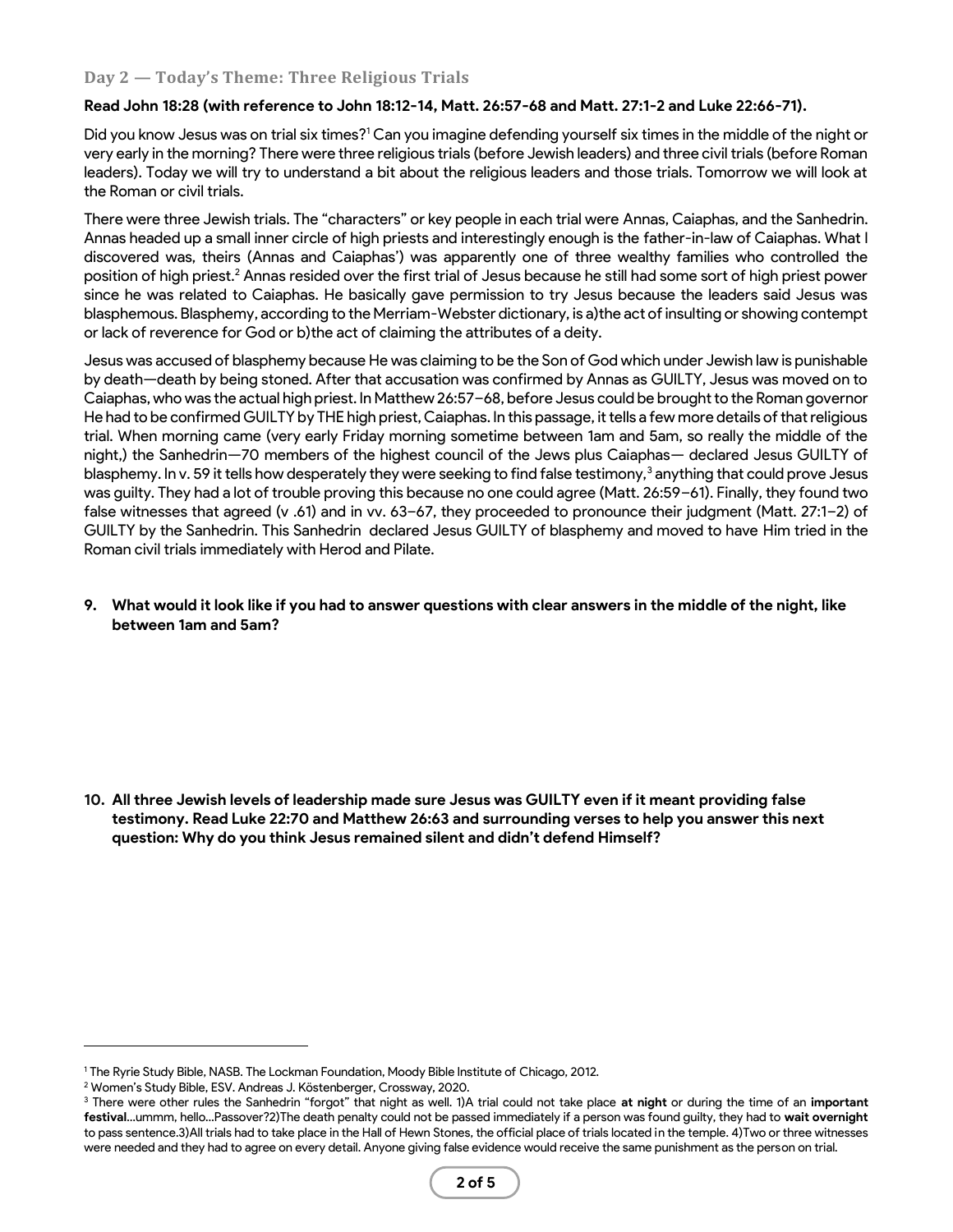**11. Jesus didn't do anything wrong yet was accused and proclaimed GUILTY of blasphemy because He claimed to be the Son of God. I picture the chaos and desperation of the leadership going on in the room. What do you think you would have done if you were on that "middle of the night" quorum of the Sanhedrin?**

**12. I'm sure you've been falsely accused. What was that like for you? What feelings does that bring up in you that Jesus experienced this false accusation just like you have so you could be saved?**

#### **Day 3 — Today's Theme: Civil Trials by the Romans**

#### **Read John 18:28–37.**

Three Roman Trials: Pilate—not guilty; (Luke 23:6–12) Herod—not guilty; (John 18:38–19:6) Pilate—Not guilty but turned Jesus over to the Jews!

Many people are looking for the truth. Where is the best source for finding the truth? Your own mind? Parents? Teachers? Pastors? Books? Google? Siri? How do you find the truth about something? Do you ask questions, or do you just believe what you are told? Do you trust the experts? YouTube? Research? How do you discern if a source is credible?

We can't believe everything we hear. Just because it's on the internet doesn't make it true. Just because our teacher said it's true doesn't mean it is. Even if our pastor says something is true it might not be. The Internet, teachers and pastors are fallible. They make mistakes. They may have faulty reasoning. It's important to ask questions. When we do, we need to know how to find trusted and credible sources. We need to know how to ask good questions, not questions that just get us the answer we are looking for. The questions should be based on bringing more depth, more knowledge, helping find the real answers, helping find the truth in the situation. Asking questions about the circumstances of the situation, what was happening around that time, defining terms, comparing stories, similarities, differences, finding credible witnesses. Asking good questions and sifting through the various answers is hard work. It can actually be exhausting. Notice the Jewish Council didn't ask very many questions—only the ones they wanted so they could get the answers they wanted to hear. They weren't seeking the truth. They were seeking to put Jesus to death. But did Pilate and Herod have the right idea by asking questions based on their curiosity?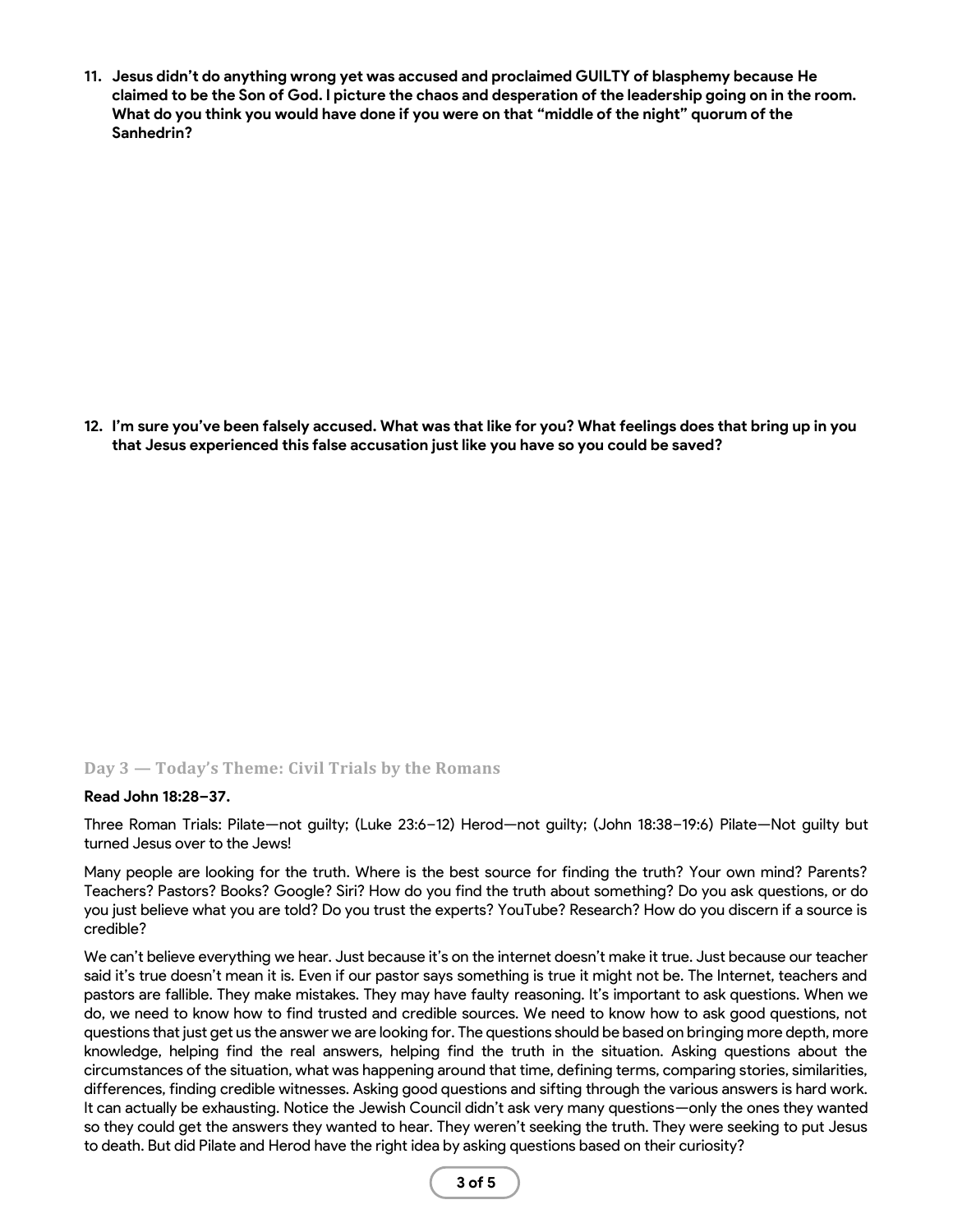**13. Where or when do you feel like you ask the most questions?**

**14. What circumstances STOP you from asking questions?**

**15. How do you go about finding the answers to difficult questions?**

**16. What questions would you ask Jesus if you were hanging out with him today?**